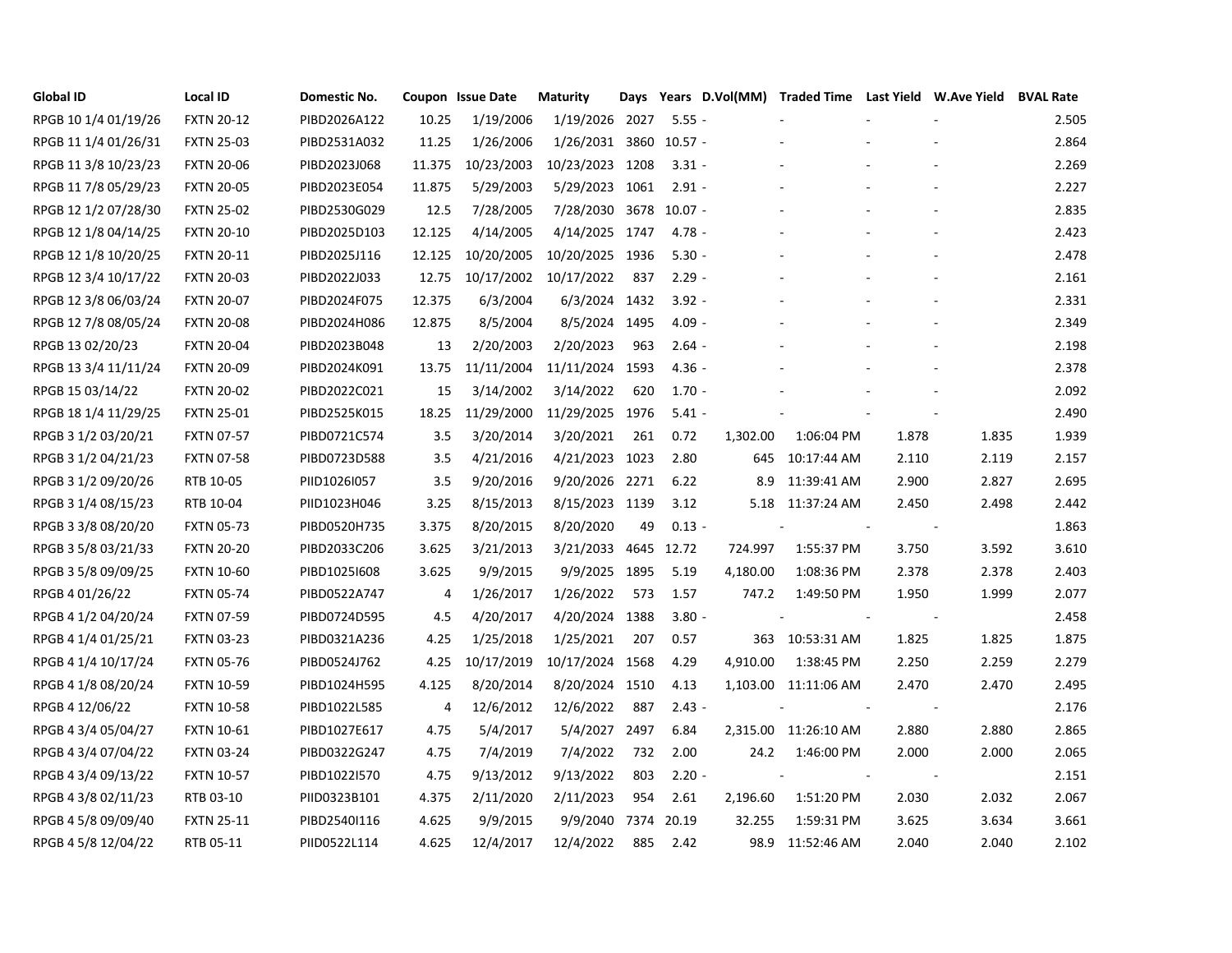| <b>Global ID</b>    | <b>Local ID</b>   | Domestic No. |       | Coupon Issue Date | <b>Maturity</b>         | Days |              |           |                   |            | Years D.Vol(MM) Traded Time Last Yield W.Ave Yield BVAL Rate |       |
|---------------------|-------------------|--------------|-------|-------------------|-------------------------|------|--------------|-----------|-------------------|------------|--------------------------------------------------------------|-------|
| RPGB 4 7/8 06/13/21 | RTB 03-09         | PIID0321F092 | 4.875 | 6/13/2018         | 6/13/2021               | 346  | 0.95         | 359.55    | 1:54:00 PM        | 1.895      | 1.906                                                        | 1.968 |
| RPGB 4 7/8 08/02/22 | <b>FXTN 10-56</b> | PIBD1022H562 | 4.875 | 8/2/2012          | 8/2/2022                | 761  | $2.08 -$     |           |                   |            |                                                              | 2.301 |
| RPGB 5 1/2 03/08/23 | <b>FXTN 05-75</b> | PIBD0523C752 | 5.5   | 3/8/2018          | 3/8/2023                | 979  | $2.68 -$     |           |                   |            |                                                              | 2.199 |
| RPGB 5 1/4 05/18/37 | <b>FXTN 20-21</b> | PIBD2037E214 | 5.25  | 5/18/2017         | 5/18/2037 6164 16.88 -  |      |              |           |                   |            |                                                              | 3.326 |
| RPGB 5 3/4 04/12/25 | <b>FXTN 07-61</b> | PIBD0725D618 | 5.75  | 4/12/2018         | 4/12/2025 1745          |      | $4.78 -$     |           |                   |            |                                                              | 2.314 |
| RPGB 5 3/4 08/16/37 | <b>FXTN 25-10</b> | PIBD2537H103 | 5.75  | 8/16/2012         | 8/16/2037 6254 17.12    |      |              | 1.2       | 1:13:59 PM        | 3.650      | 3.650                                                        | 3.345 |
| RPGB 5 3/4 09/27/32 | <b>FXTN 20-19</b> | PIBD2032I195 | 5.75  | 9/27/2012         | 9/27/2032 4470 12.24 -  |      |              |           |                   |            |                                                              | 3.002 |
| RPGB 5 3/4 10/20/21 | RTB 10-03         | PIID1021J039 | 5.75  | 10/20/2011        | 10/20/2021              | 475  | $1.30 -$     |           |                   |            |                                                              | 2.138 |
| RPGB 5 3/4 11/24/21 | <b>FXTN 10-55</b> | PIBD1021K551 | 5.75  |                   | 11/24/2011 11/24/2021   | 510  | 1.40         |           | 25 11:55:04 AM    | 2.050      | 2.050                                                        | 2.055 |
| RPGB 5 3/8 03/01/27 | RTB 15-02         | PIID1527C023 | 5.375 | 3/1/2012          | 3/1/2027 2433           |      | 6.66         | $1.5\,$   | 1:14:13 PM        | 2.800      | 2.800                                                        | 2.675 |
| RPGB 5 7/8 02/02/32 | <b>FXTN 20-18</b> | PIBD2032B183 | 5.875 | 2/2/2012          | 2/2/2032 4232 11.59 -   |      |              |           |                   |            |                                                              | 2.959 |
| RPGB 5 7/8 03/01/32 | RTB 20-01         | PIID2032C014 | 5.875 | 3/1/2012          | 3/1/2032 4260 11.66     |      |              | 607.44    | 1:19:16 PM        | 3.700      | 3.649                                                        | 3.616 |
| RPGB 5 7/8 12/16/20 | <b>FXTN 10-52</b> | PIBD1020L525 | 5.875 | 12/16/2010        | 12/16/2020              | 167  | $0.46 -$     |           |                   |            |                                                              | 1.929 |
| RPGB 6 1/2 02/22/38 | <b>FXTN 20-22</b> | PIBD2038B224 | 6.5   | 2/22/2018         | 2/22/2038               |      | 6444 17.64 - |           |                   |            |                                                              | 3.421 |
| RPGB 6 1/2 04/28/21 | <b>FXTN 10-53</b> | PIBD1021D531 | 6.5   | 4/28/2011         | 4/28/2021               | 300  | 0.82         | $110 -$   |                   |            |                                                              | 2.057 |
| RPGB 6 1/4 02/14/26 | <b>FXTN 07-62</b> | PIBD0726B627 | 6.25  | 2/14/2019         | 2/14/2026 2053          |      | 5.62         | 1,860.20  | 1:49:52 PM        | 2.400      | 2.380                                                        | 2.405 |
| RPGB 6 1/4 03/12/24 | RTB 05-12         | PIID0524C129 | 6.25  | 3/12/2019         | 3/12/2024 1349          |      | 3.69         | 3,143.10  | 1:31:18 PM        | 2.170      | 2.156                                                        | 2.183 |
| RPGB 6 1/4 03/22/28 | <b>FXTN 10-63</b> | PIBD1028C635 | 6.25  | 3/22/2018         | 3/22/2028 2820          |      | 7.72         |           | 402 11:22:08 AM   | 2.700      | 2.676                                                        | 2.694 |
| RPGB 6 1/4 10/20/26 | RTB 15-01         | PIID1526J019 | 6.25  | 10/20/2011        | 10/20/2026 2301         |      | 6.30         |           | 13.21 11:44:16 AM | 3.000      | 2.783                                                        | 2.592 |
| RPGB 6 1/8 09/16/20 | <b>FXTN 10-51</b> | PIBD1020I510 | 6.125 | 9/16/2010         | 9/16/2020               | 76   | $0.21 -$     |           |                   |            |                                                              | 1.915 |
| RPGB 6 1/8 10/24/37 | RTB 25-01         | PIID2537J015 | 6.125 | 10/24/2012        | 10/24/2037 6323 17.31   |      |              | 727.37    | 1:46:52 PM        | 3.700      | 3.610                                                        | 3.610 |
| RPGB 6 3/4 01/24/39 | <b>FXTN 20-23</b> | PIBD2039A232 | 6.75  | 1/24/2019         | 1/24/2039               |      | 6780 18.56   | 256.1     | 1:46:35 PM        | 3.375      | 3.347                                                        | 3.348 |
| RPGB 6 3/8 01/19/22 | <b>FXTN 10-54</b> | PIBD1022G545 | 6.375 | 7/19/2011         | 1/19/2022               | 566  | 1.55         | $15.63 -$ |                   | $\sim$ $-$ |                                                              | 2.159 |
| RPGB 6 7/8 01/10/29 | <b>FXTN 10-64</b> | PIBD1029A644 | 6.875 | 1/10/2019         | 1/10/2029 3114          |      | 8.53         | 1,761.10  | 1:25:46 PM        | 2.680      | 2.662                                                        | 2.681 |
| RPGB 7 1/4 08/19/20 | RTB 10-01         | PIID1020H015 | 7.25  | 8/19/2010         | 8/19/2020               | 48   | $0.13 -$     |           |                   |            |                                                              | 1.867 |
| RPGB 7 3/8 03/03/21 | RTB 10-02         | PIID1021C027 | 7.375 | 3/3/2011          | 3/3/2021                | 244  | $0.67 -$     |           |                   |            |                                                              | 1.935 |
| RPGB 7 5/8 09/29/36 | <b>FXTN 25-09</b> | PIBD2536I097 | 7.625 | 9/29/2011         | 9/29/2036 5933 16.24 -  |      |              |           |                   |            |                                                              | 3.274 |
| RPGB 8 07/19/31     | <b>FXTN 20-17</b> | PIBD2031G171 | 8     | 7/19/2011         | 7/19/2031 4034 11.04    |      |              | 305.7     | 1:51:35 PM        | 2.800      | 2.795                                                        | 2.813 |
| RPGB 8 09/30/35     | <b>FXTN 25-07</b> | PIBD2535I071 | 8     | 9/30/2010         | 9/30/2035 5568 15.24    |      |              | 51        | 9:53:15 AM        | 3.238      | 3.238                                                        | 3.248 |
| RPGB 8 1/2 11/29/32 | <b>FXTN 25-05</b> | PIBD2532K057 | 8.5   | 11/29/2007        | 11/29/2032 4533 12.41 - |      |              |           |                   |            | $\sim$                                                       | 3.044 |
| RPGB 8 1/8 12/16/35 | <b>FXTN 25-08</b> | PIBD2535L086 | 8.125 | 12/16/2010        | 12/16/2035 5645 15.46   |      |              | 286.5     | 1:57:55 PM        | 3.625      | 3.612                                                        | 3.656 |
| RPGB 8 12/07/26     | <b>FXTN 20-13</b> | PIBD2026L139 | 8     | 12/7/2006         | 12/7/2026 2349          |      | $6.43 -$     |           |                   |            |                                                              | 2.596 |
| RPGB 8 3/4 05/27/30 | <b>FXTN 20-16</b> | PIBD2030E166 | 8.75  | 5/27/2010         | 5/27/2030 3616          |      | $9.90 -$     |           |                   |            |                                                              | 2.815 |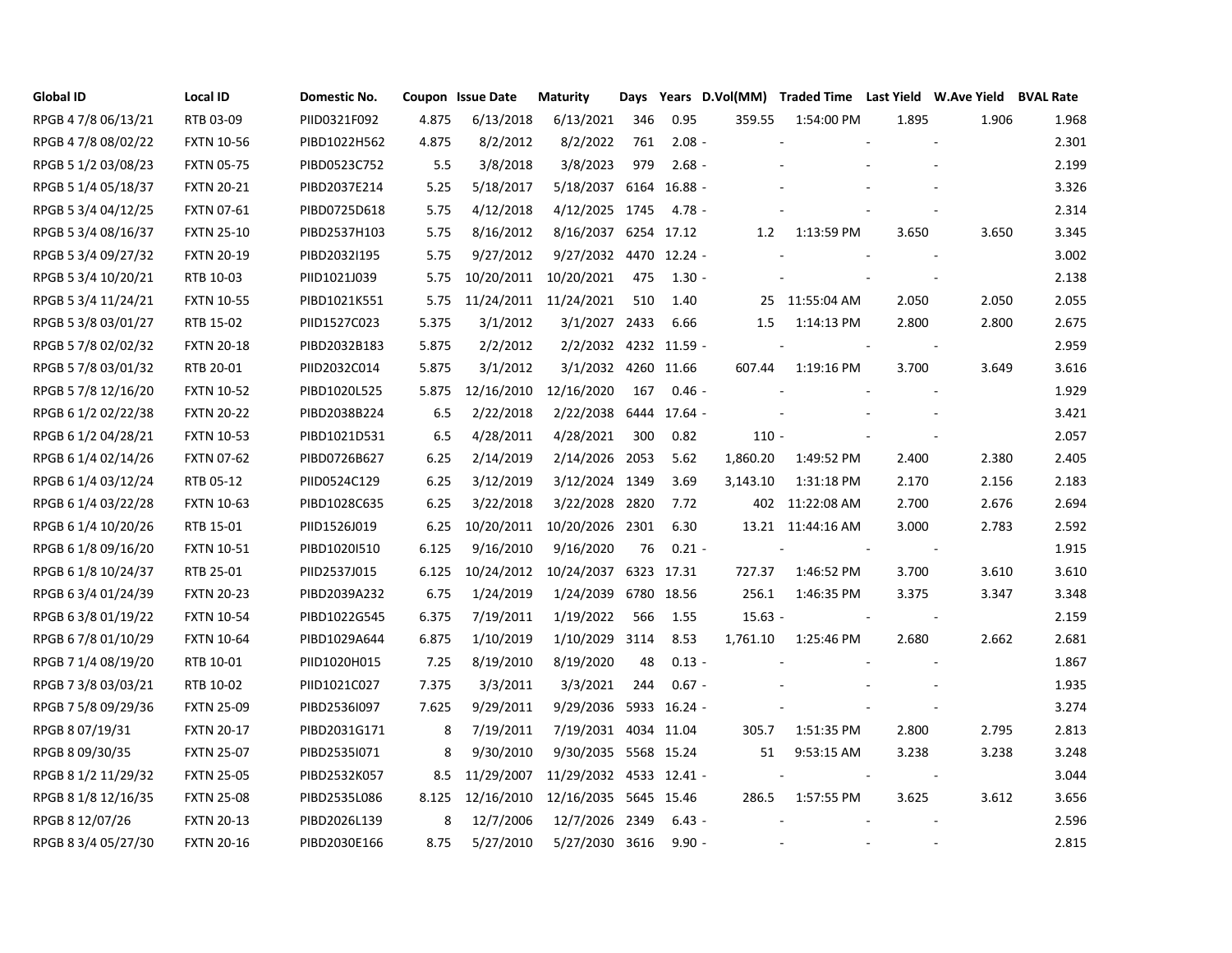| <b>Global ID</b>    | <b>Local ID</b>   | Domestic No. |                          | Coupon Issue Date | <b>Maturity</b>        | Days |          |          | Years D.Vol(MM) Traded Time Last Yield W.Ave Yield BVAL Rate |       |        |       |
|---------------------|-------------------|--------------|--------------------------|-------------------|------------------------|------|----------|----------|--------------------------------------------------------------|-------|--------|-------|
| RPGB 8 5/8 09/06/27 | <b>FXTN 20-14</b> | PIBD2027I140 | 8.625                    | 9/6/2007          | 9/6/2027 2622          |      | $7.18 -$ |          |                                                              |       |        | 2.667 |
| RPGB 9 1/2 12/04/28 | <b>FXTN 20-15</b> | PIBD2028L151 | 9.5                      | 12/4/2008         | 12/4/2028 3077         |      | $8.42 -$ |          |                                                              |       |        | 2.755 |
| RPGB 9 1/4 11/05/34 | <b>FXTN 25-06</b> | PIBD2534K062 | 9.25                     | 11/5/2009         | 11/5/2034 5239 14.34 - |      |          |          |                                                              |       |        | 3.293 |
| RPGB 9 3/8 10/05/31 | <b>FXTN 25-04</b> | PIBD2531J042 | 9.375                    | 10/5/2006         | 10/5/2031 4112 11.26 - |      |          |          |                                                              |       |        | 2.935 |
| RPTB 0 01/06/21     | RPTB 0 01/06/21   | PIBL1220A017 | $\sim$                   | 1/8/2020          | 1/6/2021               | 188  | 0.52     | 215      | 1:42:25 PM                                                   | 1.850 | 1.804  | 1.853 |
| RPTB 0 01/13/21     | RPTB 0 01/13/21   | PIBL1220A026 | $\overline{\phantom{a}}$ | 1/15/2020         | 1/13/2021              | 195  | 0.53     |          | 200 10:53:01 AM                                              | 1.825 | 1.825  | 1.832 |
| RPTB 0 01/20/21     | RPTB 0 01/20/21   | PIBL1220A035 | $\sim$                   | 1/22/2020         | 1/20/2021              | 202  | $0.55 -$ |          |                                                              |       |        | 1.910 |
| RPTB 0 01/27/21     | RPTB 0 01/27/21   | PIBL1220A044 | $\sim$                   | 1/29/2020         | 1/27/2021              | 209  | 0.57     |          | 2 11:34:35 AM                                                | 1.855 | 1.853  | 1.972 |
| RPTB 0 02/03/21     | RPTB 0 02/03/21   | PIBL1220B052 | $\overline{\phantom{a}}$ | 2/5/2020          | 2/3/2021               | 216  | 0.59     |          | 1.5 11:33:51 AM                                              | 1.865 | 1.865  | 1.881 |
| RPTB 0 02/10/21     | RPTB 0 02/10/21   | PIBL1220B061 | $\sim$                   | 2/12/2020         | 2/10/2021              | 223  | 0.61     |          | 1 10:09:19 AM                                                | 1.925 | 1.925  | 1.925 |
| RPTB 0 02/17/21     | RPTB 0 02/17/21   | PIBL1220B070 | $\overline{\phantom{a}}$ | 2/19/2020         | 2/17/2021              | 230  | 0.63     | 4        | 1:54:17 PM                                                   | 1.865 | 1.865  | 1.934 |
| RPTB 0 02/24/21     | RPTB 0 02/24/21   | PIBL1220B089 | $\sim$                   | 2/26/2020         | 2/24/2021              | 237  | $0.65 -$ |          |                                                              |       | $\sim$ | 1.887 |
| RPTB 0 03/03/21     | RPTB 0 03/03/21   | PIBL1220C097 | $\sim$                   | 3/4/2020          | 3/3/2021               | 244  | 0.67     |          | 528.92 11:14:49 AM                                           | 1.900 | 1.900  | 1.907 |
| RPTB 0 03/10/21     | RPTB 0 03/10/21   | PIBL1220C104 | $\sim$                   | 3/11/2020         | 3/10/2021              | 251  | $0.69 -$ |          |                                                              |       |        | 1.956 |
| RPTB 0 03/17/21     | RPTB 0 03/17/21   | PIBL1220C113 | $\overline{\phantom{a}}$ | 3/18/2020         | 3/17/2021              | 258  | $0.71 -$ |          |                                                              |       |        | 2.088 |
| RPTB 0 04/07/21     | RPTB 0 04/07/21   | PIBL1220D149 | $\sim$                   | 4/8/2020          | 4/7/2021               | 279  | $0.76 -$ |          |                                                              |       |        | 2.109 |
| RPTB 0 04/14/21     | RPTB 0 04/14/21   | PIBL1220D158 | $\sim$                   | 4/15/2020         | 4/14/2021              | 286  | $0.78 -$ |          |                                                              |       |        | 2.118 |
| RPTB 0 04/21/21     | RPTB 0 04/21/21   | PIBL1220D167 | $\sim$                   | 4/22/2020         | 4/21/2021              | 293  | $0.80 -$ |          |                                                              |       |        | 1.950 |
| RPTB 0 04/28/21     | RPTB 0 04/28/21   | PIBL1220D176 | $\sim$                   | 4/29/2020         | 4/28/2021              | 300  | $0.82 -$ |          |                                                              |       |        | 1.932 |
| RPTB 0 05/05/21     | RPTB 0 05/05/21   | PIBL1220E184 | $\overline{\phantom{a}}$ | 5/6/2020          | 5/5/2021               | 307  | 0.84     |          | 1,003.50 11:28:45 AM                                         | 1.875 | 1.860  | 1.879 |
| RPTB 0 05/12/21     | RPTB 0 05/12/21   | PIBL1220E193 | $\sim$                   | 5/13/2020         | 5/12/2021              | 314  | $0.86 -$ |          |                                                              |       |        | 2.072 |
| RPTB 0 05/19/21     | RPTB 0 05/19/21   | PIBL1220E200 | $\overline{\phantom{a}}$ | 5/20/2020         | 5/19/2021              | 321  | $0.88 -$ |          |                                                              |       |        | 2.210 |
| RPTB 0 05/26/21     | RPTB 0 05/26/21   | PIBL1220E219 | $\sim$                   | 5/27/2020         | 5/26/2021              | 328  | $0.90 -$ |          |                                                              |       |        | 1.864 |
| RPTB 0 06/02/21     | RPTB 0 06/02/21   | PIBL1220F227 | $\overline{\phantom{a}}$ | 6/3/2020          | 6/2/2021               | 335  | 0.92     |          | 1,245.29 11:39:37 AM                                         | 1.900 | 1.888  | 1.902 |
| RPTB 0 06/09/21     | RPTB 0 06/09/21   | PIBL1220F236 | $\overline{\phantom{a}}$ | 6/10/2020         | 6/9/2021               | 342  | $0.94 -$ |          |                                                              |       |        | 1.930 |
| RPTB 0 06/16/21     | RPTB 0 06/16/21   | PIBL1220F245 | $\overline{\phantom{a}}$ | 6/17/2020         | 6/16/2021              | 349  | 0.96     | 8.902    | 1:27:22 PM                                                   | 1.925 | 1.932  | 1.940 |
| RPTB 0 06/23/21     | RPTB 0 06/23/21   | PIBL1220F254 | $\overline{\phantom{a}}$ | 6/24/2020         | 6/23/2021              | 356  | 0.98     | 1,235.00 | 1:28:04 PM                                                   | 1.865 | 1.890  | 1.898 |
| RPTB 0 06/30/21     | RPTB 0 06/30/21   | PIBL1220G262 | $\sim$                   | 7/1/2020          | 6/30/2021              | 363  | 0.99     | 1,018.06 | 1:58:36 PM                                                   | 1.925 | 1.902  | 1.910 |
| RPTB 0 07/08/20     | RPTB 0 07/08/20   | PIBL1219G264 | $\sim$                   | 7/10/2019         | 7/8/2020               | 6    | 0.02     | 1.1      | 9:41:44 AM                                                   | 1.550 | 1.550  | 1.822 |
| RPTB 0 07/15/20     | RPTB 0 07/15/20   | PIBL0620A019 | $\sim$                   | 1/15/2020         | 7/15/2020              | 13   | $0.04 -$ |          |                                                              |       |        | 1.748 |
| RPTB 0 07/22/20     | RPTB 0 07/22/20   | PIBL1219G273 | $\sim$                   | 7/24/2019         | 7/22/2020              | 20   | $0.06 -$ |          |                                                              |       |        | 1.657 |
| RPTB 0 07/29/20     | RPTB 0 07/29/20   | PIBL0620A028 | $\overline{\phantom{a}}$ | 1/29/2020         | 7/29/2020              | 27   | $0.07 -$ |          |                                                              |       |        | 1.842 |
| RPTB 0 08/05/20     | RPTB 0 08/05/20   | PIBL1219H281 |                          | 8/7/2019          | 8/5/2020               | 34   | 0.09     | 2,433.35 | 1:58:58 PM                                                   | 1.616 | 1.621  | 1.626 |